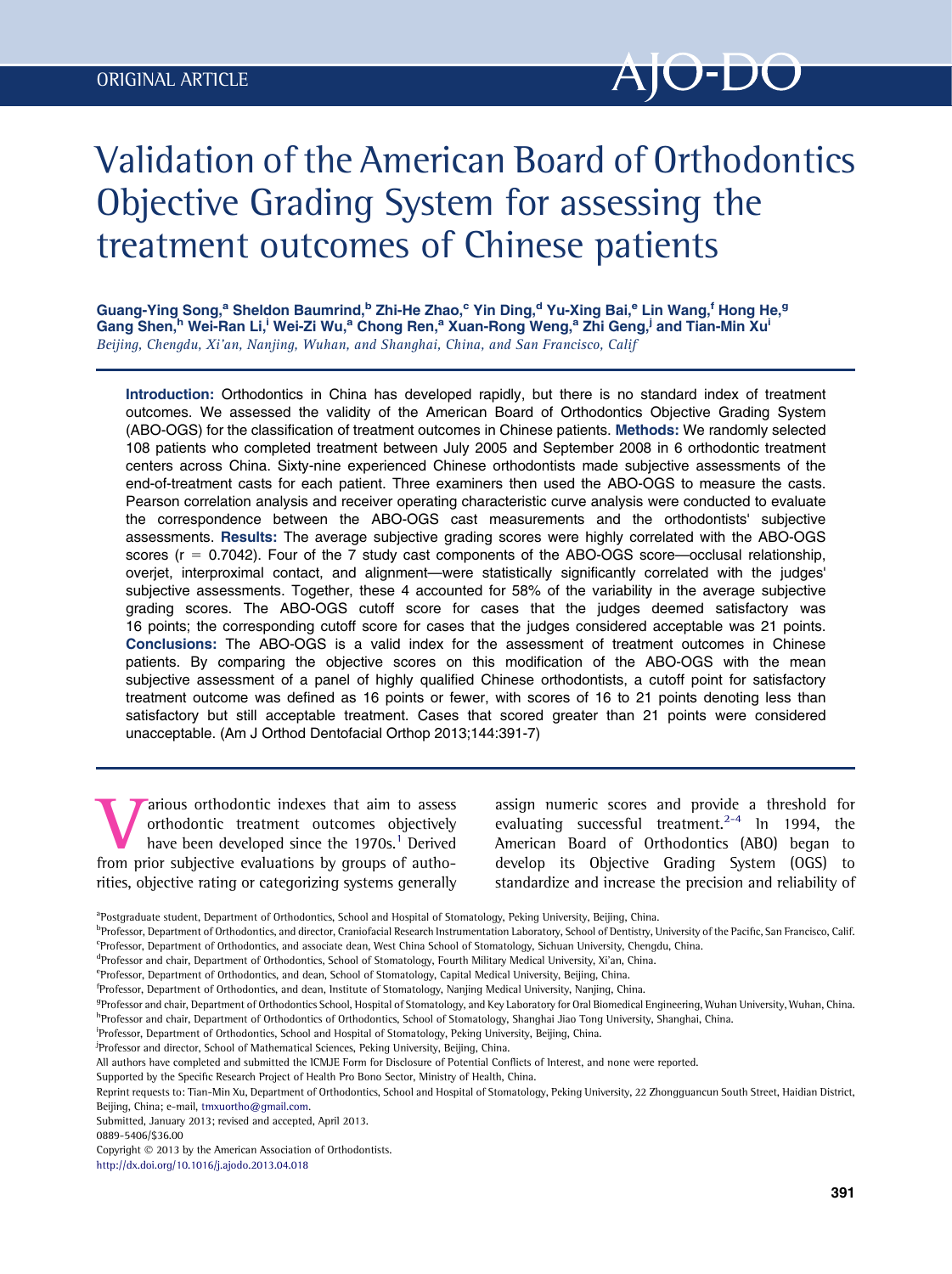dental cast and panoramic radiograph measurements after treatment. This system was introduced in 1999 as a component of the examination to determine whether completed cases met the ABO standard.[3](#page-6-0) The ABO-OGS is now widely accepted and has recently been renamed the Cast/Radiograph Evaluation tool by the ABO.<sup>[5](#page-6-0)</sup>

As used by the ABO, the Cast/Radiograph Evaluation scores the results of objective measurements of the final study casts and radiographs of completed patients. The cast measurements are made using a physical measuring tool that has been devised based on evaluations by groups of experienced ABO examiners in previous tests. The casts are scored in 7 categories (alignment, marginal ridges, buccolingual inclinations, occlusal relationships, occlusal contacts, overjet, and interproximal contacts), and panoramic radiographs are scored according to the single category of root angulation.

In each category, points are scored characterizing discrepancies from a standard developed by the ABO. There is a limit to the total number of discrepancy points that can be scored against a case in each category. There is also a limit to the number of discrepancy points that can be scored against each tooth in each category. The ABO score for the case is calculated by summing the scores for the 8 categories. If fewer than 20 points are scored overall, the case is considered to meet the ABO standard. If 20 to 29 points are scored, then the standard of work is undetermined. If more than 30 points are scored, the case is considered unacceptable. $3$  In a study that assessed how well the OGS measured the quality of treatment in a sample of adult orthodontic patients, the cutoff value for a case that met the ABO standard was 27 points when the score for root angulation was excluded.<sup>[6](#page-6-0)</sup>

When cutoff values are determined by an aggregation of professional opinions, the diagnostic specificity and sensitivity of any index used for evaluation are optimized.[4](#page-6-0) Thus, the validity of any orthodontic treatment index is influenced by local conditions of treatment and judging. $7,8$  Hence, any objective index requires a comparison with subjective evaluations made by a group of experienced orthodontists in a specific geographic region to determine the optimal threshold for treatment standards in that region.

This consideration is particularly relevant in a region as large and diffuse as China. Orthodontics has developed rapidly in China over the past 20 to 30 years.<sup>[9](#page-6-0)</sup> As the number of patients grows, it is important to evaluate the effectiveness of orthodontic treatment provided by the various orthodontic services. The aims of this study were to assess the validity of the ABO-OGS tool as an index of treatment outcomes in

China and to investigate the optimum cutoff scores for the Chinese population.

## MATERIAL AND METHODS

This article was based on a multicenter study joining 6 orthodontic treatment centers in different parts of China. The participants included the Peking University School of Stomatology, the West China College of Stomatology at Sichuan University, the School of Stomatology at the Fourth Military Medical University, the Beijing Stomatological Hospital and School of Stomatology at the Capital Medical University, the Stomatological Hospital at Nanjing Medical University, and the Hospital of Stomatology at Wuhan University. Each center collected the complete medical records of at least 300 patients who had completed treatment between July 2005 and September 2008. From the combined total of 2383 patients' records, a stratified random sample of 108 subjects was drawn and balanced to include 18 from each collaborating center, consisting of equal numbers of Angle Class I, Class II, and Class III subjects. This sample was then randomly allocated to produce 9 groups that contained 12 subjects each. Each group included 4 Class I subjects, 4 Class II subjects, and 4 Class III subjects. Seventy-two of the 108 patients were less than 18 years of age; the remaining 36 were 18 years or older. There were 30 male and 78 female subjects. All markings that could identify the patient, the clinician, and the treatment center of origin were removed from the casts.

A panel of judges was formed for making subjective assessments of the 108-patient sample. It consisted of 69 experienced orthodontic specialists recommended by the 6 participating treatment centers to represent the different districts of mainland China; they assessed the patients subjectively. The criteria for the inclusion of each judge were (1) more than 10 years of clinical experience in orthodontics, (2) an MS or a PhD degree in orthodontics or experience as a research supervisor of orthodontic postgraduates, and (3) an academic rank of associate professor or above. Thirty-eight judges were men, and 31 were women.

To standardize the responses of the judges, a pilot examination was conducted in each center. Each judge evaluated 4 groups of cases treated locally over a dedicated period of 2 days. Two to 4 months later, the entire sample of 108 cases was evaluated over a 3-day period by all judges gathered at 1 location in Beijing.

For each case, each judge was invited to examine the physical upper and lower study casts individually and in occlusion. For each group of records, 2 separate assessments were made. In the first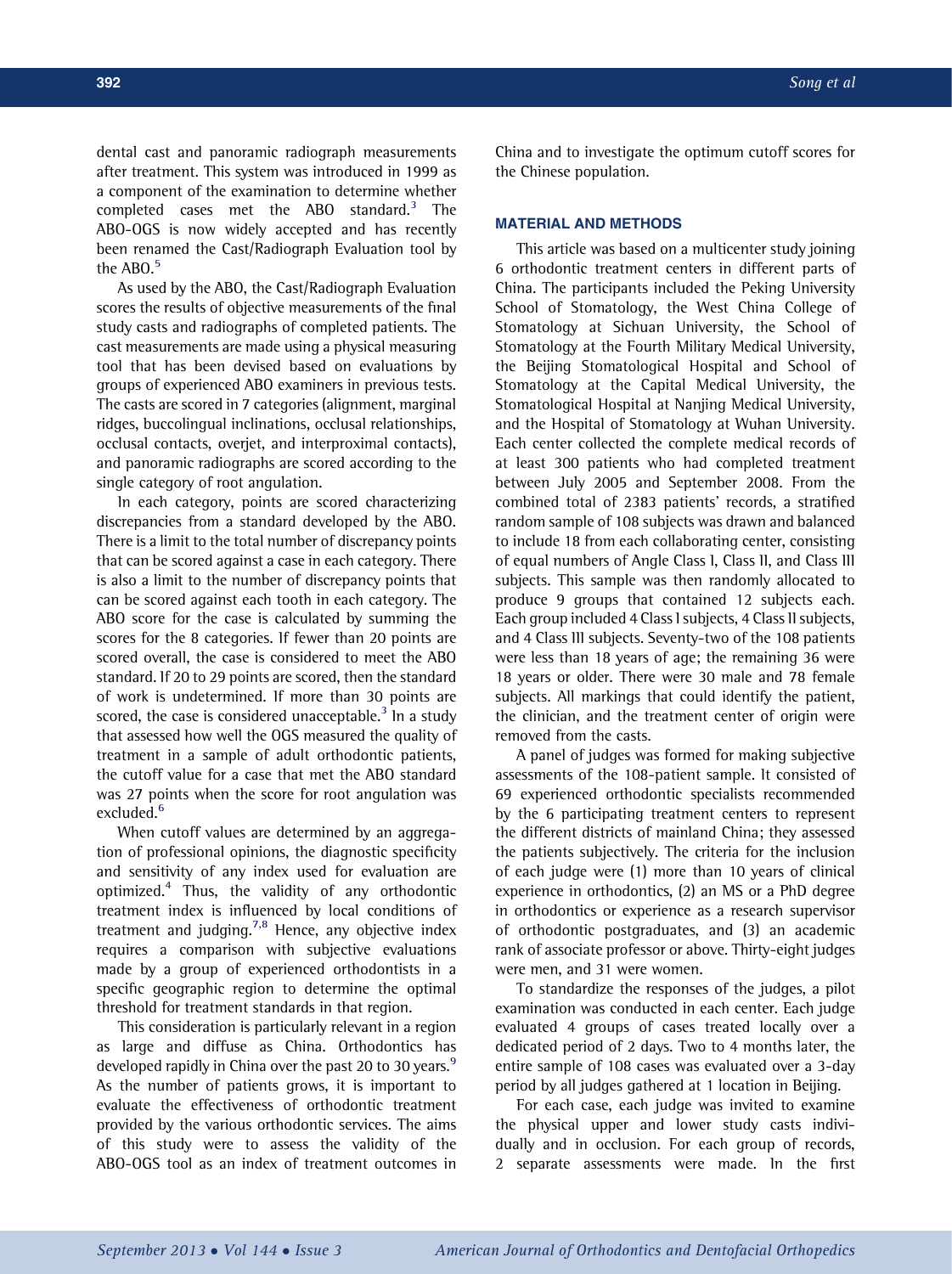<span id="page-2-0"></span>

Fig 1. Distribution of the ABO-OGS scores of 108 cases according to Angle classification. Of the 108 cases that were assessed, 36 had Angle Class I, 36 had Angle Class II, and 36 had Angle Class III occlusal relationships.

assessment (ranking), each judge ranked and ordered the 12 study casts in each group numerically from 1 (most favorable) to 12 (least favorable) with respect to treatment outcome. In the second assessment (grading), the judge then identified the highest numerically ranked study casts in each group of 12 with a treatment outcome considered satisfactory. Then, beyond the highest numbered satisfactory casts, the judge identified the highest numbered casts considered acceptable. Cases with casts that had ranking numbers above the highest numbered acceptable casts were considered unacceptable. This procedure helped control for the chance aggregation of more or fewer acceptable cases in any group of 12 cases. Satisfactory cases were assigned a value of 1 point, acceptable cases were given 2 points, and unacceptable cases had 3 points. Over the entire sample, the cutoff points for satisfactory, acceptable, and unacceptable were based on the average scores of all 69 judges.

Under strict adherence to the ABO-OGS guidelines, 3 second-year postgraduate students (W.-Z.W., C.R., X.-R.W.) were invited to measure the study casts. They were asked to record the measurements in 7 ABO-OGS cast assessment categories. In the first session, a random set of 10 cases was measured by the 3 students for standardization. Four weeks later, each student assessed all 108 cases in the second session, including the 10 cases graded previously. Seven ABO-OGS categories were scored, and the grades of the 3 examiners were averaged.

Table I. Statistical analysis of the differences in ABO-OGS scores between Angle classifications, as assessed by 1-way ANOVA

| Pretreatment<br>Angle classification | n   | ABO-OGS scores<br>$Mean \pm SD$ | F value P value |       |
|--------------------------------------|-----|---------------------------------|-----------------|-------|
| Class 1                              | 36. | $17.13 \pm 6.21$                | 1.585           | 0.210 |
| Class II                             | 36  | $20.56 + 8.40$                  |                 |       |
| Class III                            | 36  | $19.53 \pm 10.02$               |                 |       |
| Total                                | 108 | $19.13 \pm 8.40$                |                 |       |

## Statistical analysis

All statistical analyses were performed with SPSS software (version 20.0; SPSS, Chicago, Ill). Spearman correlation coefficients and kappa coefficients were calculated to assess the reliability between judges who undertook the subjective evaluations. Intraclass correlation coefficients (ICC) were computed to evaluate the intraexaminer and interexaminer reliabilities of the examiners who undertook the objective assessments. Stepwise linear regression and Pearson correlation analyses were conducted to assess validity. Receiver operating characteristic (ROC) curves were created to assess the sensitivity and specificity of the ABO-OGS tool and to determine the cutoff points for satisfactory, acceptable, and unacceptable cases. One-way analysis of variance (ANOVA) was used to determine whether the ABO-OGS scores differed systematically between Angle Class I, Class II, and Class III cases. Graphs were generated using MATLAB (R2011b; MathWorks, Natick,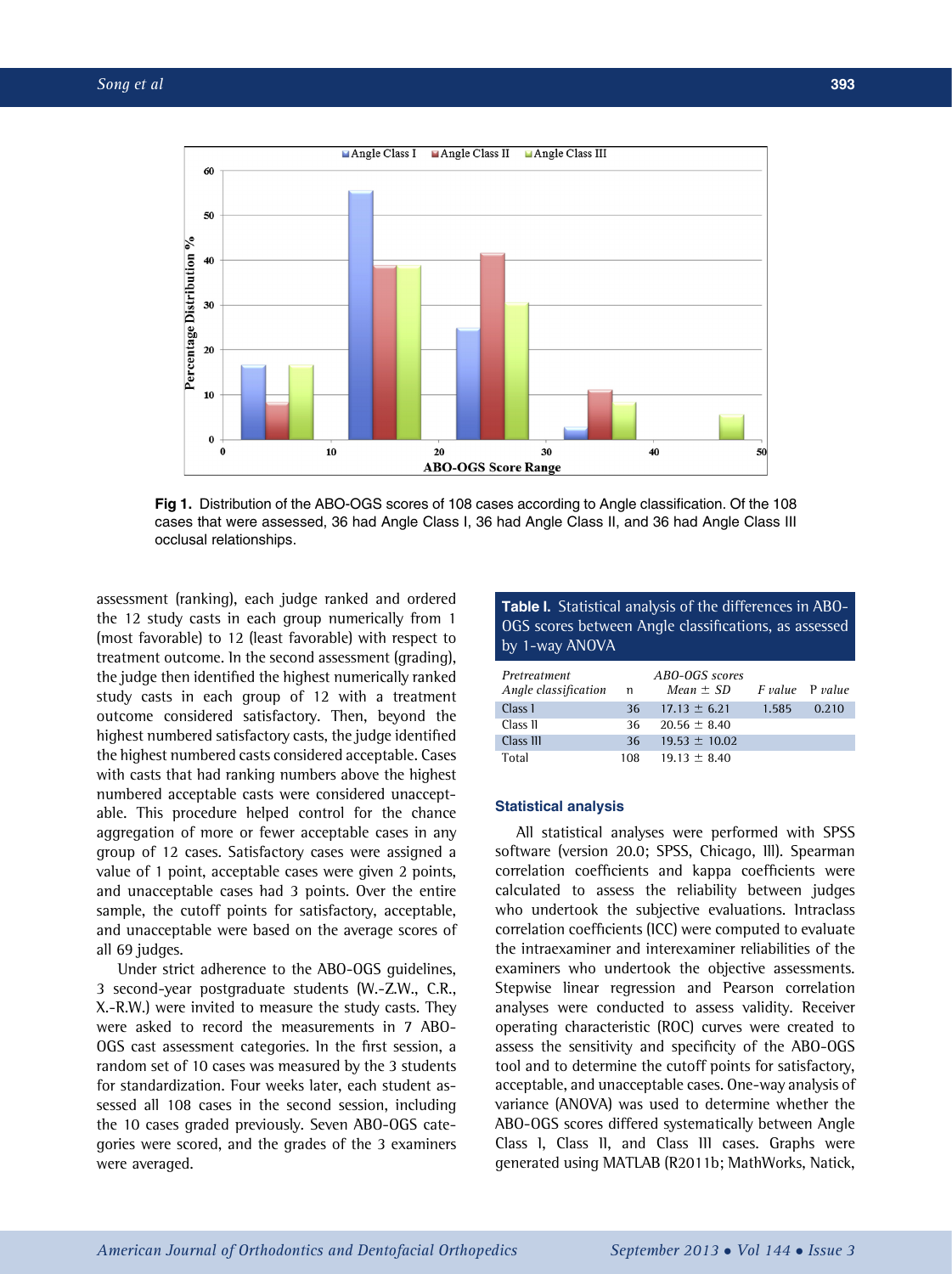

Fig 2. Scatter plot comparing the correlations between the subjective grading scores and the ABO-OGS scores. The correlation was  $r = 0.70$  ( $P < 0.05$ ).

| <b>Table II.</b> Summary of stepwise linear regression                                          |                  |               |             |          |                                   |                                                |  |  |
|-------------------------------------------------------------------------------------------------|------------------|---------------|-------------|----------|-----------------------------------|------------------------------------------------|--|--|
| <b>Step</b>                                                                                     | Variable entered | Partial $R^2$ | Model $R^2$ | P value  | Partial regression<br>coefficient | Standardized partial<br>regression coefficient |  |  |
|                                                                                                 | X <sub>4</sub>   | 0.4291        | 0.4291      | < 0.0001 | 0.0766                            | 0.5060                                         |  |  |
|                                                                                                 | X6               | 0.0953        | 0.5244      | 0.0011   | 0.0595                            | 0.2338                                         |  |  |
| 3                                                                                               | X7               | 0.0313        | 0.5557      | 0.0017   | 0.1524                            | 0.2193                                         |  |  |
| 4                                                                                               | X <sub>1</sub>   | 0.0278        | 0.5835      | 0.0101   | 0.0426                            | 0.1780                                         |  |  |
| Regression equation: $Y = 1.309 + 0.0766 * X4 + 0.0595 * X6 + 0.1524 * X7 + 0.0426 * X1$ .      |                  |               |             |          |                                   |                                                |  |  |
| $X4$ , Occlusal relationships; $X6$ , overjet; $X7$ , interproximal contacts; $XI$ , alignment. |                  |               |             |          |                                   |                                                |  |  |

Mass), Excel (Excel for Mac 2011; Microsoft, Redmond, Wash), and SPSS software.

## RESULTS

The ABO-OGS scores of the 108 cases ranged from 5 to 45, with a mean value of 19.13  $\pm$  8.40. The results of the 1-way ANOVA showed no statistically significant differences in the ABO-OGS scores between Class I, Class II, or Class III cases [\(Fig 1,](#page-2-0) [Table I](#page-2-0)). The subjective grading scores of the 108 cases ranged from 1.07 to 3.00, with a mean value of  $1.90 \pm 0.54$ .

The mean value of the Spearman correlation coefficient was 0.64  $\pm$  0.10 for all judge pairs of ranking score. The mean value of the kappa coefficient was  $0.58 \pm 0.06$  for the subjective grading results of the 69 judges. An assessment of interexaminer reliability found that the ICC of the ABO-OGS scores of the 3 examiners was 0.74. For intraexaminer reliability, the ICC values of the ABO-OGS scores of the 3 examiners were 0.79, 0.81, and 0.77.

The average subjective grading scores correlated strongly with the ABO-OGS scores ( $r = 0.70$ ,  $P \le 0.05$ ; Fig 2). Validity testing selected the highly correlated categories and determined the weights of the components (Table II). Among the 7 categories, "occlusal relationship" was the first to enter into the regression equation, accounting for an  $\mathbb{R}^2$  value of 0.4291. "Overjet" entered next, adding an  $R^2$  value of 0.0953. "Interproximal contacts" then added an  $\mathbb{R}^2$  value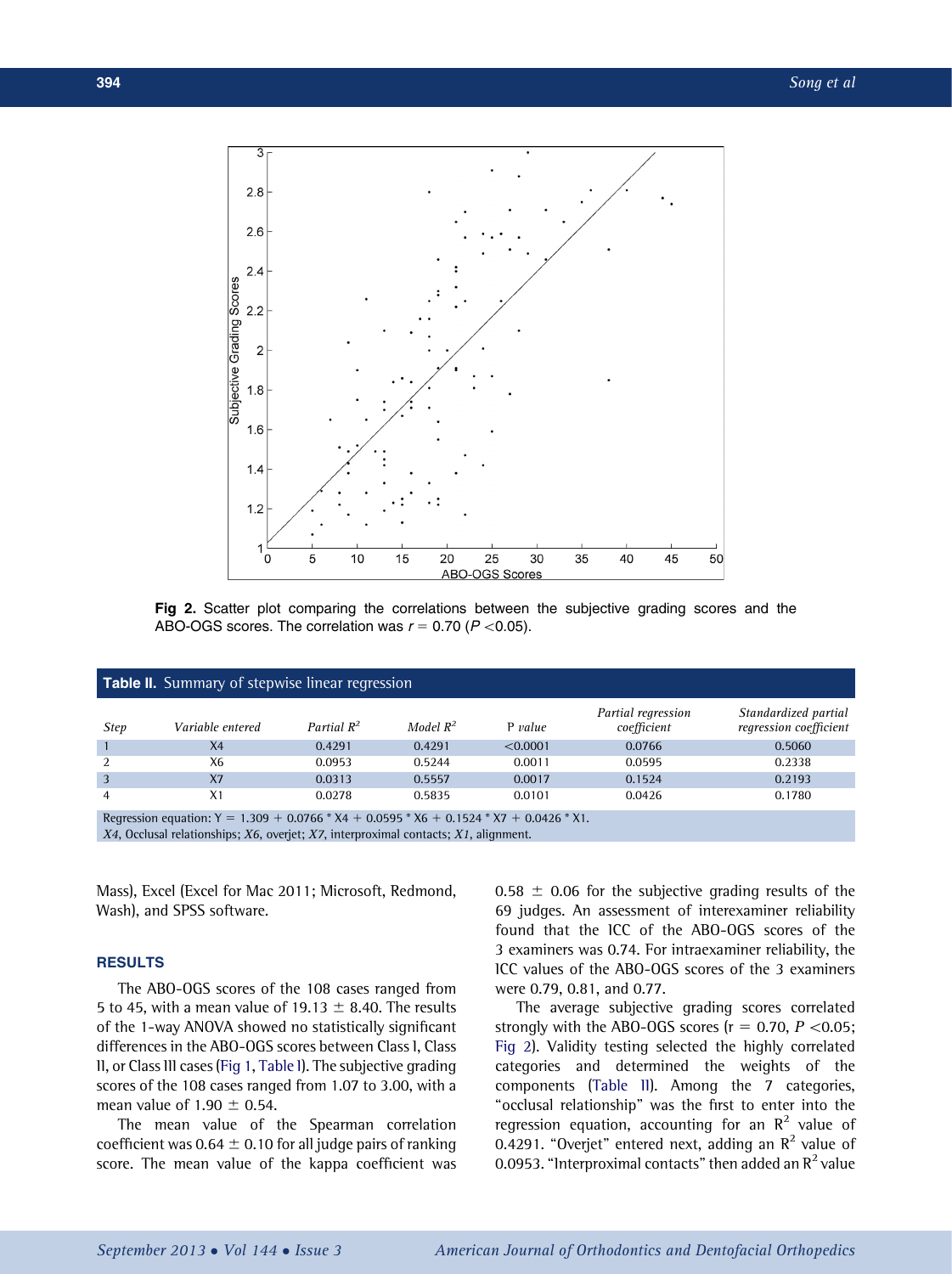| <b>Table III.</b> Cutoff values for satisfactory and acceptable outcomes |                                                              |               |             |             |                   |      |  |  |  |
|--------------------------------------------------------------------------|--------------------------------------------------------------|---------------|-------------|-------------|-------------------|------|--|--|--|
| <i>Outcome</i>                                                           | Subjective grading score                                     | ABO-OGS score | Sensitivity | Specificity | Kappa coefficient | AUC  |  |  |  |
| Satisfactory                                                             | 1.51                                                         | 16            | 0.82        | 0.72        | 0.53              | 0.84 |  |  |  |
| Acceptable                                                               | 2.16                                                         |               | 0.83        | 0.81        | 0.61              | 0.89 |  |  |  |
|                                                                          | AUC, Area under the receiver operating characteristic curve. |               |             |             |                   |      |  |  |  |

of 0.0313, followed finally by "alignment," which added a small but statistically significant increment of 0.0278. The overall  $\mathbb{R}^2$  value was 0.5835, implying that 58% of the variability in the average subjective grading scores was accounted for by the 4 categories of ABO-OGS scores.

The average grading scores of the subjective evaluation judging panel were used to determine the cutoff values for the ABO-OGS scores, according to a 3-grade outcome scale for the 33.3 and 66.7 percentiles on the mean outcome scale of 1.51 and 2.16 (Table III). The ROC curve analysis indicated that the cutoff values for satisfactory and acceptable outcomes were ABO-OGS scores of 16 and 21, respectively. The areas under the ROC curves values for these cutoffs were 0.84 and 0.89 (Figs 3 and 4).

### **DISCUSSION**

In 2000, a study found that the incidence of malocclusion at the early permanent dentition stage among Chinese children was as high as  $73\%$ .<sup>[10](#page-6-0)</sup> In 2008, it was reported that more than 300,000 Chinese patients received orthodontic treatment each year. $11$ More than 2000 orthodontic specialists and thousands of general practitioners currently perform orthodontic treatments in China. However, few orthodontic assessment indexes have been validated for use in the large geographic area of China.

In this multicenter study, the sample was randomly selected from a large pool of 2383 patients from 6 parts of China. Their ages ranged from 12 to 35 years at the start of treatment. The 69 members of the subjective evaluation judging panel were recruited to represent all 6 treatment centers in the study. These experts had similar orthodontic training backgrounds and experiences. The interexaminer and intraexaminer levels of reliability were good for both ranking and grading; therefore, it would appear reasonable to consider the panel a homogeneous entity. Hence, we believe that our findings are widely applicable to the Chinese population, and the mean values of the subjective assessment reflect the gold standard.

In addition to being a clinical examination tool, the ABO-OGS has been used to increase the reliability, validity, and precision of the assessment of treatment



Fig 3. ROC curve showing the cutoff for a satisfactory outcome according to the ABO-OGS scores.



Fig 4. ROC curve showing the cutoff for an acceptable outcome according to the ABO-OGS scores.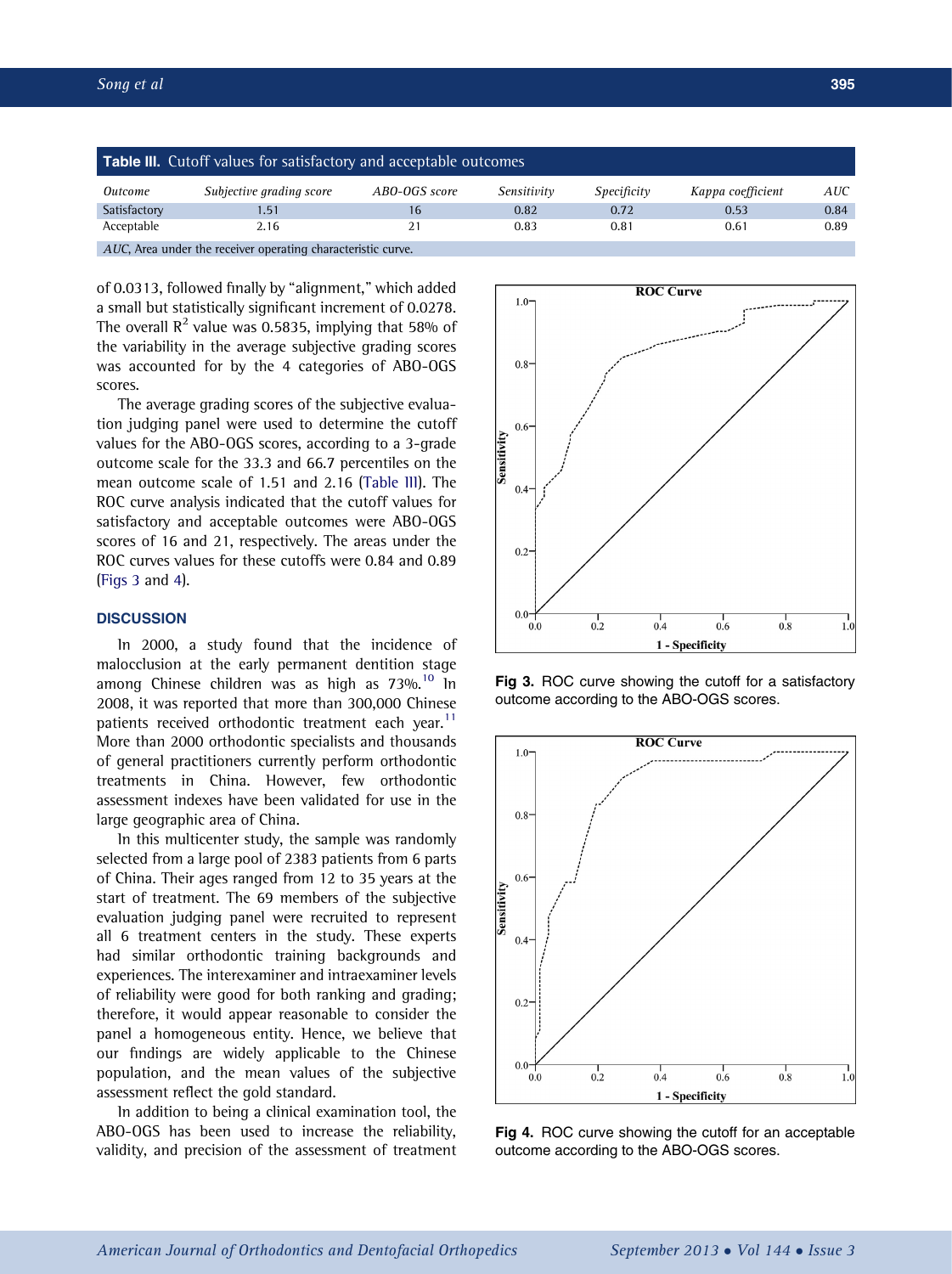outcomes in graduate programs.<sup>[12,13](#page-6-0)</sup> The tool is also widely used in clinical studies to enable comparisons of outcomes achieved by different treatment modalities. Cook et al<sup>14</sup> used the ABO-OGS to compare university and private-practice orthodontic treatment outcomes and reported no significant differences between the overall scores. Hsieh et al<sup>[15](#page-6-0)</sup> found that the ABO-OGS scores did not differ significantly between early and late treatment approaches. Kuncio et al<sup>[16](#page-6-0)</sup> compared the postretention outcomes between Invisalign (Align Technology, Santa Clara, Calif) and traditional orthodontic treatments. The ABO-OGS scores showed that the patients treated with Invisalign had more relapse than those treated with conventional fixed appliances. In our study, we found no statistically significant differences between the ABO-OGS scores of patients with different pretreatment Angle classifications.

In previous studies, the reliability of the ABO-OGS was tested with parametric statistics  $(ICC)^{12,13}$  $(ICC)^{12,13}$  $(ICC)^{12,13}$  or nonparametric statistics (Spearman rank coefficient, Wilcoxon, Kruskal-Wallis, and Mann-Whitney tests)<sup>[17,18](#page-6-0)</sup> before its use. In our study, we included an opportunity for the postgraduate students to familiarize themselves with the ABO-OGS and to calibrate their scores. The 10 cases used in this part of the analysis were also assessed in the entire study sample; this enabled us to investigate intraexaminer reliability. We found relatively high interexaminer and intraexaminer agreement for the ABO-OGS panel. These outcomes are presumably related to the similar orthodontic training of the graduate students.

We assessed the validity of the scores with correlation analyses and ROC curve analysis. The subjective evaluation scores correlated well with the objective evaluation scores. Stepwise linear regression demonstrated that the components, when combined, complemented each other to predict the subjective perceptions of the judges. The best model included the scores for occlusal relationship, overjet, interproximal contact, and alignment. In a previous study in which the quality of treatment in adult orthodontic patients was assessed with the ABO-OGS, similar results were found.<sup>6</sup> Intercuspation was the only factor agreed upon by the 4 examiners as highly important in determining the quality of completed cases.

As a fundamental tool for the evaluation of diagnostic tests, ROC curve analysis has been used previously in orthodontic research to visualize and determine the optimal cutoff values for indexes of treatment outcomes and treatment need. $4.7$  On the ROC curve, each point represents the sensitivity and specificity of different cutoff values in relation to a

particular decision threshold.<sup>[19](#page-6-0)</sup> The value of the area under the curve is between 0 and 1.0; values closer to 1.0 represent greater efficacy. We found that cutoff ABO-OGS scores of 16 points for satisfactory outcome and 21 points for acceptable outcome had good sensitivity, specificity, kappa values, and area-underthe-curve values. These findings suggest that this system has high validity for the classification of outcomes in Chinese patients. Thus, in China, we propose that cases with a total ABO-OGS score less than 16 should be deemed satisfactory, scores between 16 and 21 are acceptable, and scores greater than 21 are unacceptable. These cutoff values are lower than those currently recommended by the ABO. This difference might be attributable to the exclusion of the category of root angulation from the final model in this study, in addition to differences between the gold standards used in China and the United States. For the comprehensive assessment of treatment outcomes, the appropriateness of treatment plans and cephalometric measurements of skeletal, dental, and soft-tissue structures should also be taken into account.

With advances in digital technology, digital dental models are gradually replacing traditional plaster casts, as a result of limitations in storage, retrieval, transferability, durability, and remote diagnosis.<sup>[17](#page-6-0)</sup> Many studies have confirmed the feasibility of the 3-dimensional measurement of digital casts.<sup>[20,21](#page-6-0)</sup> The use of the ABO-OGS to make digital measurements is promising if the reliability and validity of these measurements are assessed.

## **CONCLUSIONS**

Compared with the subjective evaluations of 69 experienced Chinese orthodontists, the objective ABO-OGS tool showed a high degree of validity as an index of treatment outcome in Chinese patients. The most important predictive components were occlusal relationship, overjet, interproximal contact, and alignment. With the root angulation score excluded, the cutoff value for satisfactory treatment outcome has been defined as a total ABO-OGS score of less than 16 points, with acceptable treatments having scores between 16 and 21 points. We believe that ABO-OGS scores greater than 21 points can indicate unacceptable treatment outcomes in a Chinese population.

## ACKNOWLEDGMENTS

We thank the 69 orthodontists who participated in this study, which would not have been possible without